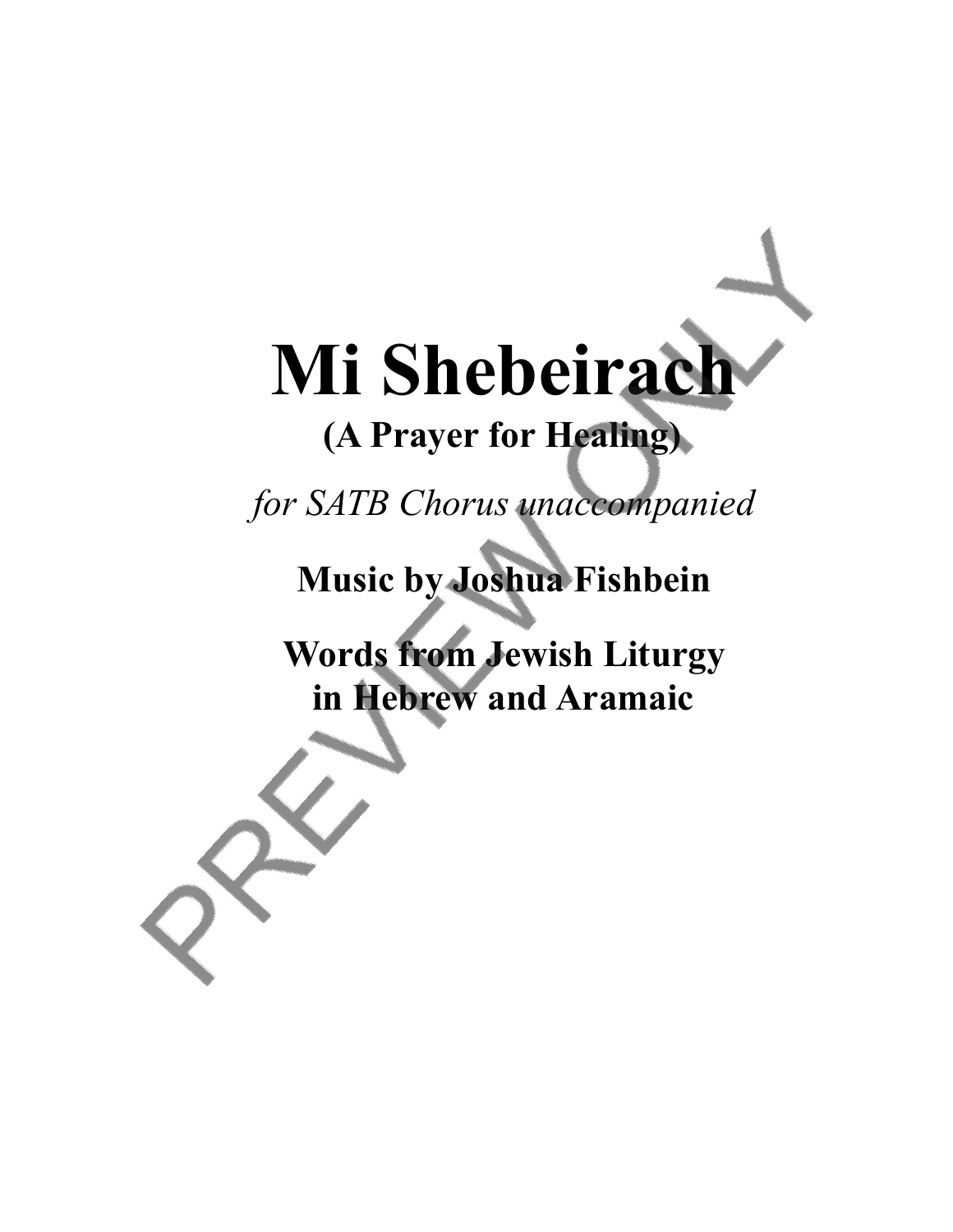#### **Transliteration**

*Mi Shebeirách avotéinu v'imotéinu, Avrahám, Yitzchák v'Ya-akóv, Saráh, Rivkáh, Rachél v'Lei\*-áh, hu y'varéich et hacholím. \*\*HaKadósh Baruch Hú yimaléi rachamím aleihém, l'hachalimám ul'rapotám ul'hachazikám, v'yishlách lahém m'heiráh r'fuáh, r'fuáh sh'leimáh min hashamáyim, r'fuát hanéfesh ur'fuát hagúf, \*\*\*hashtá ba-agalá uviz'mán karív*. *V'nomár: Améin.*

> Notes: \* The "-" symbol refers to a glottal stop. Do not elide or glide between vowels before and after "-". \*\* The words "*HaKadosh Baruch Hu*" are capitalized because they refer to God. \*\*\* The underlined text is in Aramaic. The rest is in Hebrew.

## **Literal English Translation**

He who has blessed our forefathers and foremothers (ancestors), Abraham, Isaac, and Jacob, Sarah, Rebecca, Rachel, and Leah, may He bless the sick. [May] The Holy Blessed One fill them with compassion, for their health, for their recovery, and for their strength; and He should send to them speedily recovery, a complete recovery from the heavens, healing of the spirit, and healing of the body, soon, quickly, and without delay. And let us say: Amen.

Translation adapted by the composer.

### **Pronunciation Guide for Transliteration**

Vowels

**Consonants** 

| <i>a</i> as in father                                                                      | <i>ch</i> as in German Bach or Scottish loch (not as in cheese)                                                                              |
|--------------------------------------------------------------------------------------------|----------------------------------------------------------------------------------------------------------------------------------------------|
|                                                                                            | <i>ai</i> as in <i>ai</i> sle (= long <i>i</i> as in <i>i</i> ce) $g =$ hard <i>g</i> as in <i>get</i> (not soft <i>g</i> as in <i>gem</i> ) |
| $e$ = short <i>e</i> as in bed                                                             | $tz =$ as in boats                                                                                                                           |
| <i>ei</i> as in <i>eight</i> (= long <i>a</i> as in <i>ace</i> ) h after a vowel is silent |                                                                                                                                              |
| <i>i</i> as in pizza (= long <i>e</i> as in be) <i>r</i> should be flipped                 |                                                                                                                                              |
| $o = \text{long } o$ as in go                                                              |                                                                                                                                              |
| $u = \log u$ as in lunar                                                                   |                                                                                                                                              |
|                                                                                            | $'$ = unstressed vowel in between an unstressed short "e" (as in bed) and a schwa ( $\phi$ in IPA)                                           |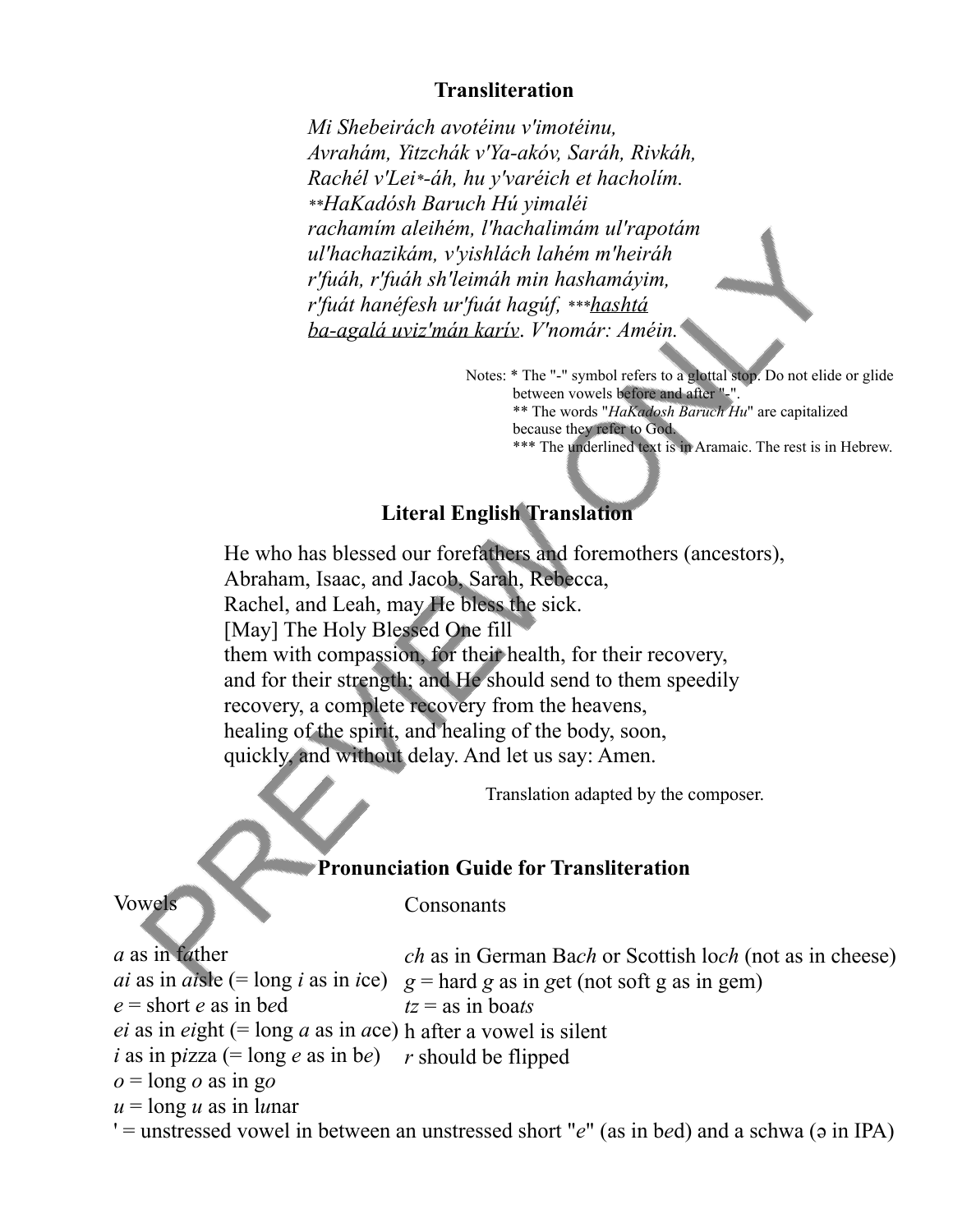

Copyright © 2017 by Joshua Fishbein. All rights reserved.

\*Translation of Hebrew.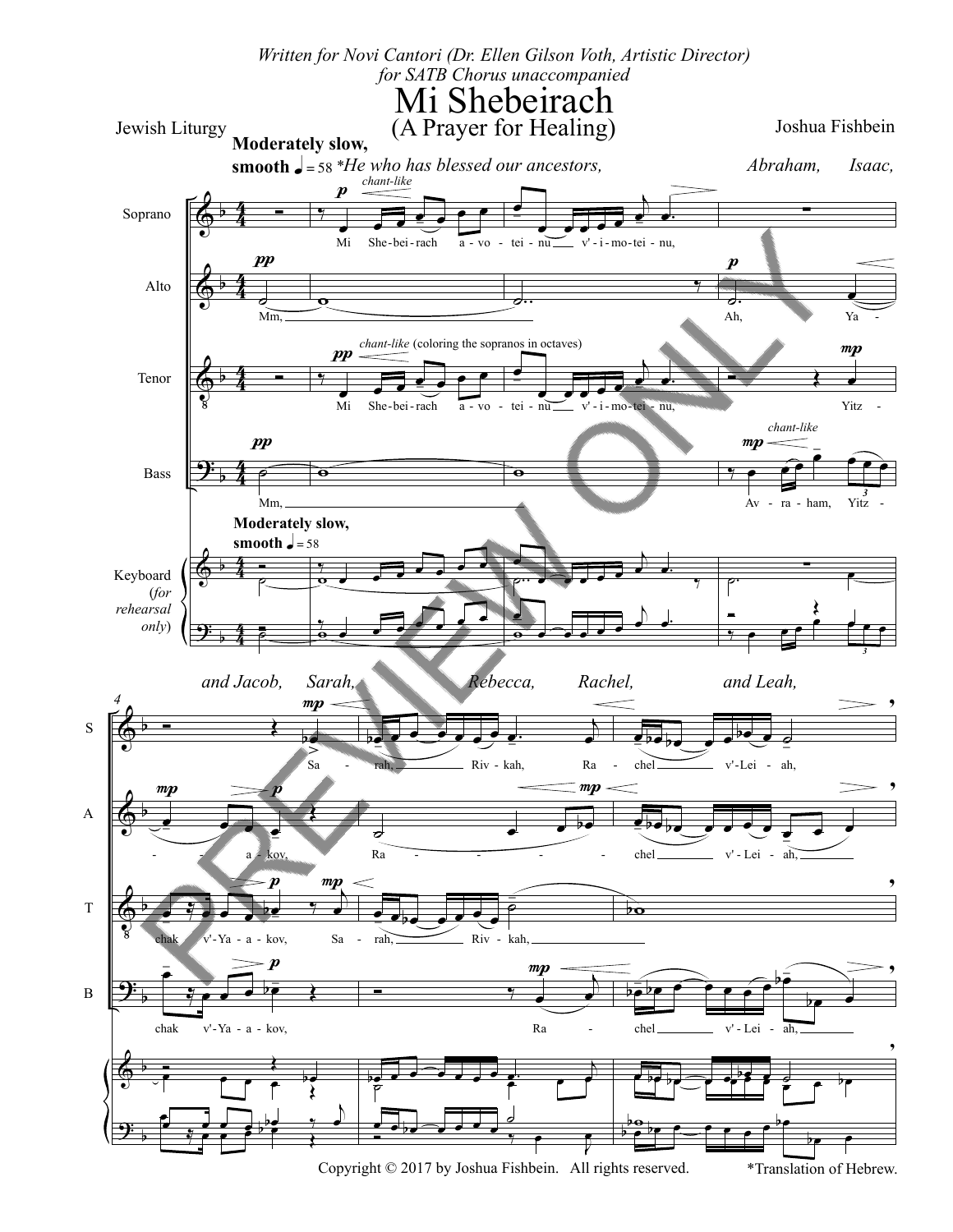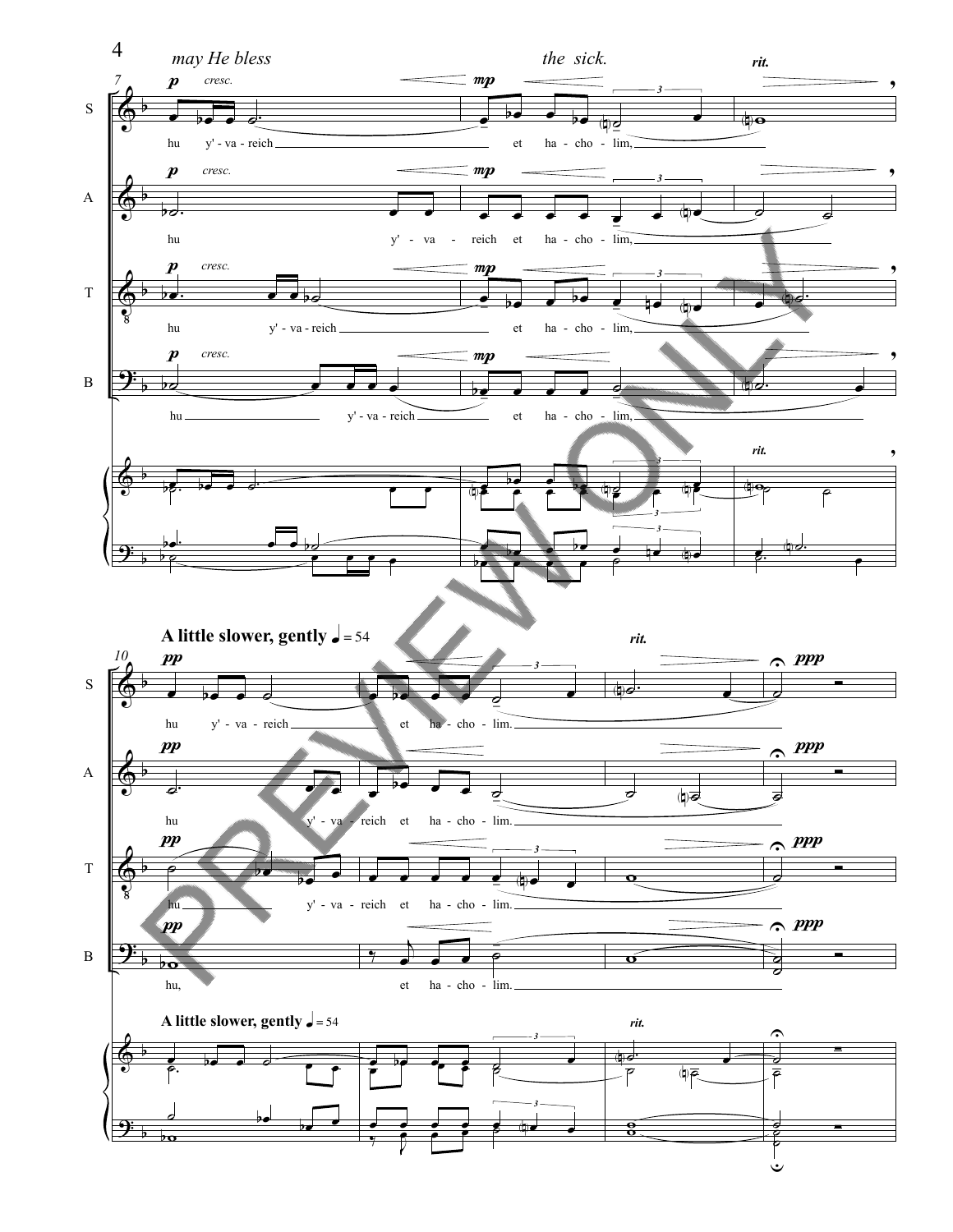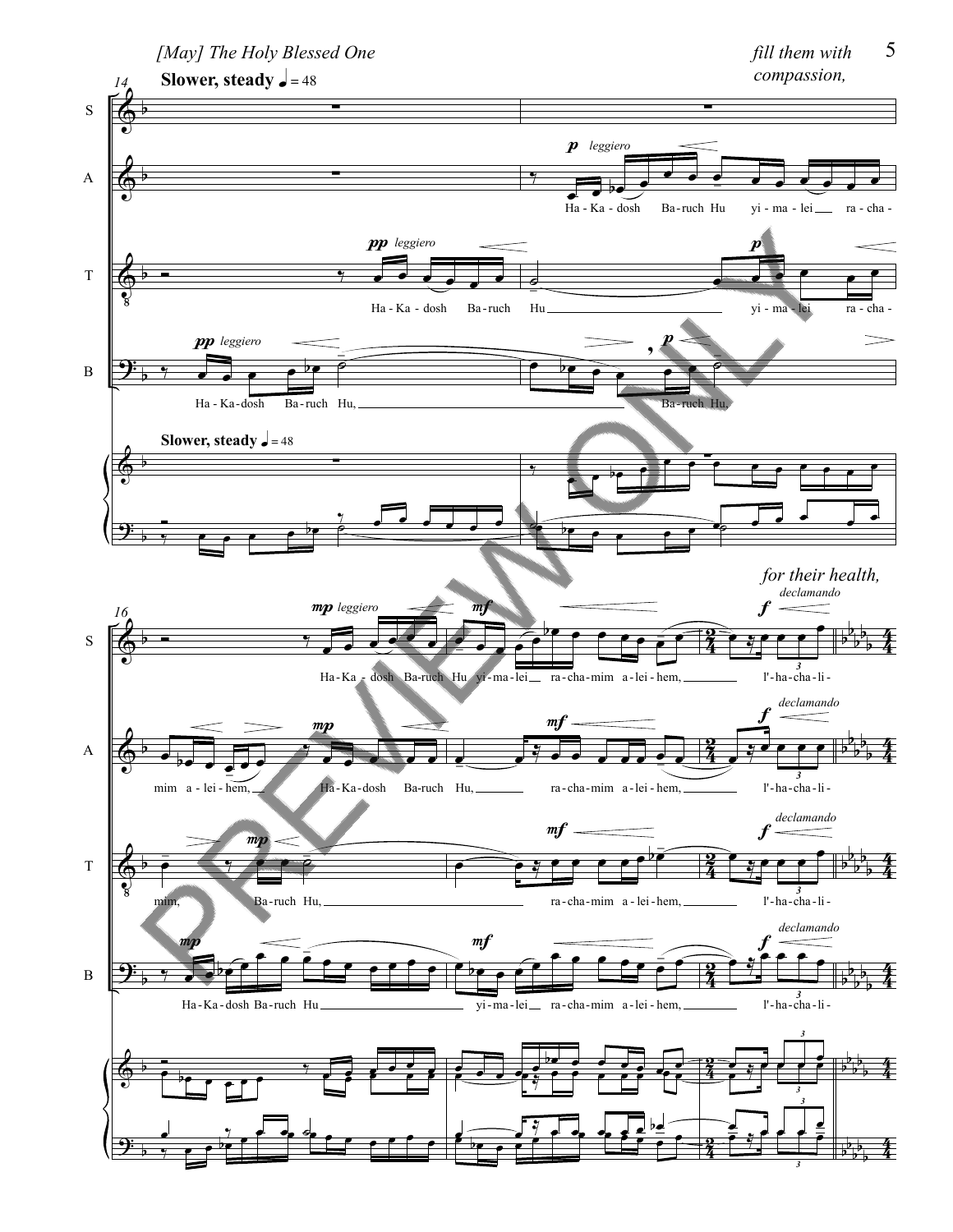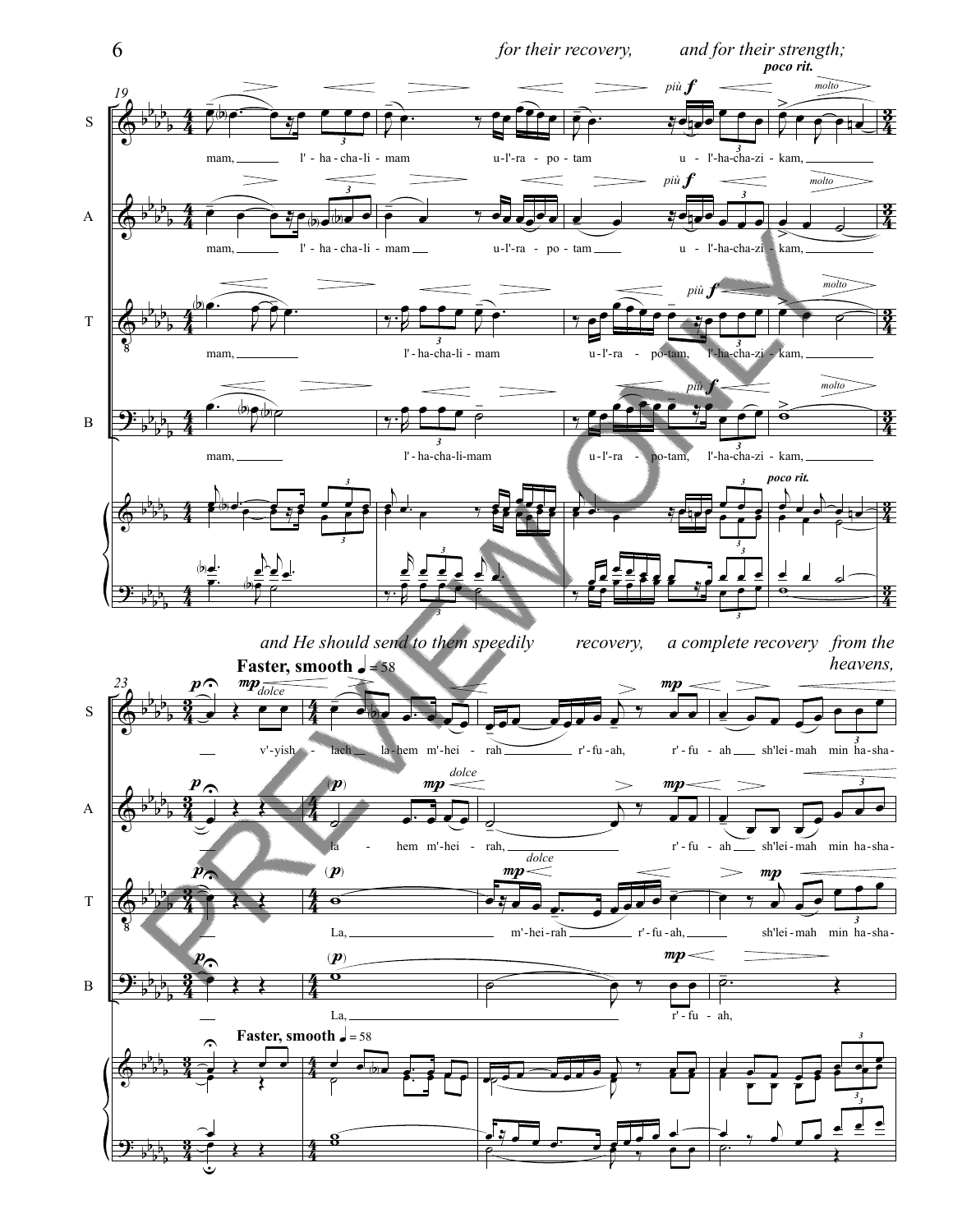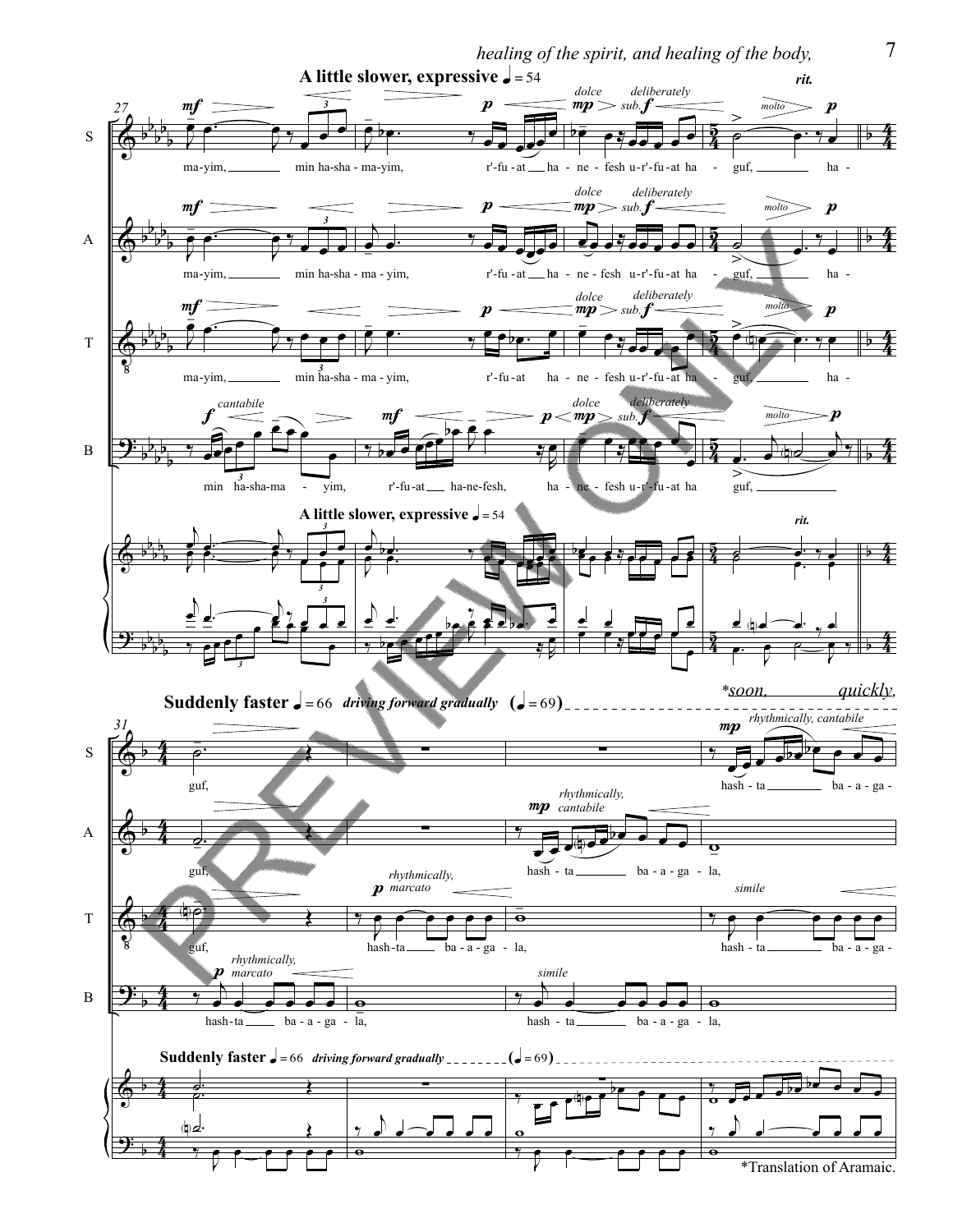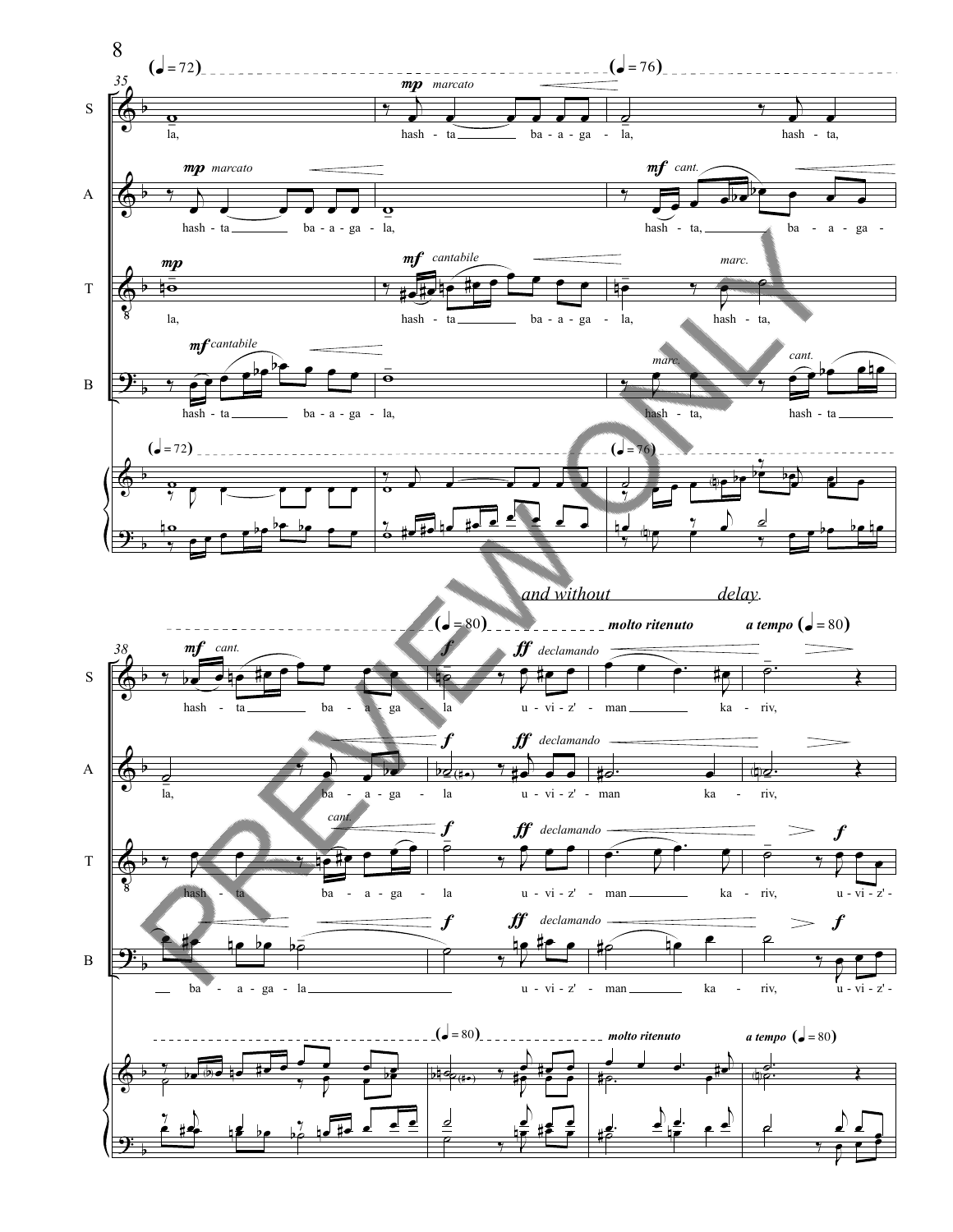

9